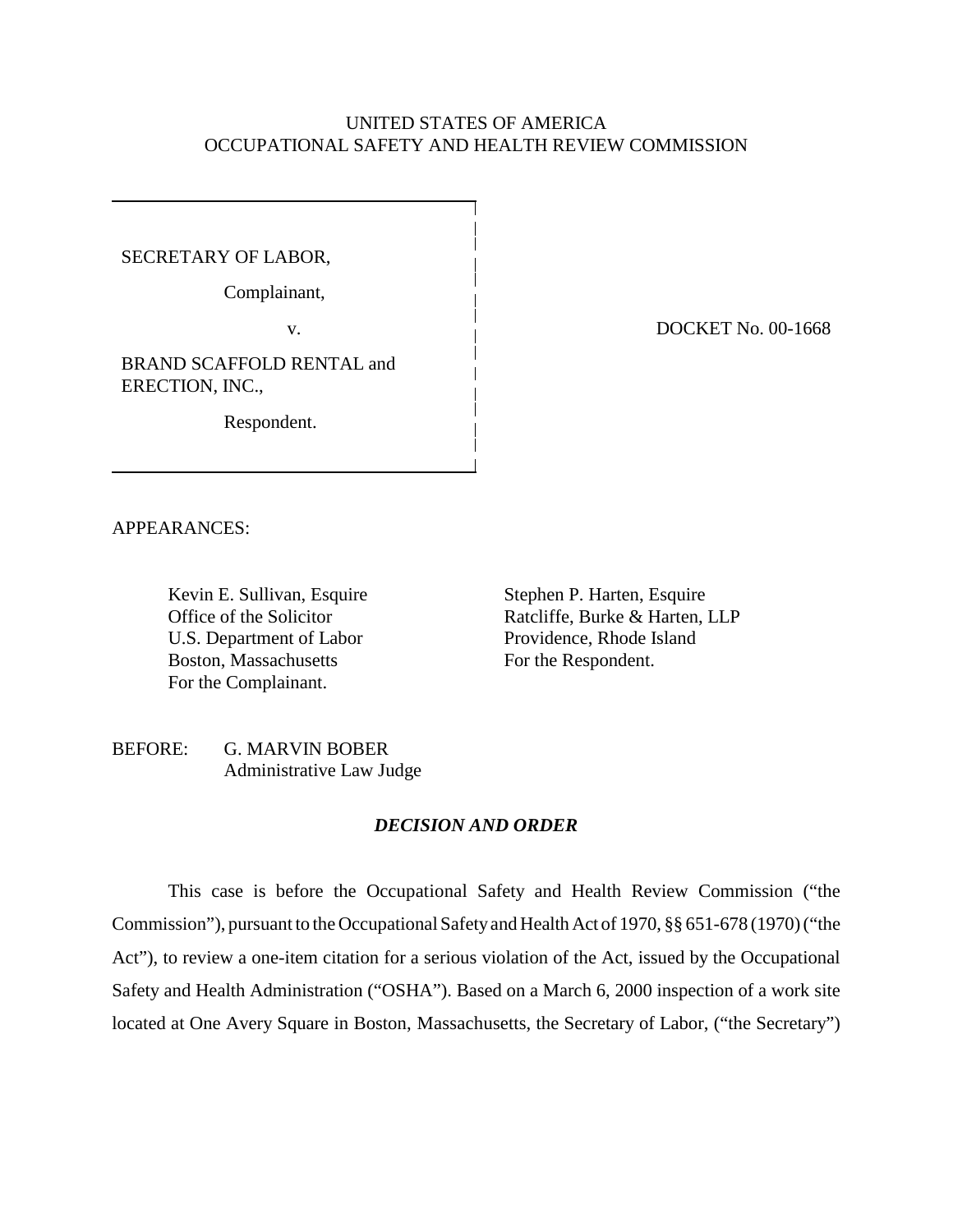cited Brand for serious violations of 29 C.F.R. § 1926.451(e)(1) and 1926.501(b)(1).<sup>1</sup> The case was assigned to the EZ Trial docket on October 19, 2000.

On January 3, 2001, the undersigned granted the Secretary's motion to amend Citation 1, Item 1 "to allege in the alternative a serious violation of 29 C.F.R. 1926.451(e)(9)." The hearing was held in Boston, Massachusetts on January 8, 2001, and post-hearing briefs have been filed.<sup>2</sup>

## *Motion To Dismiss*

During the course of the trial, Brand moved to dismiss. The undersigned denied the motion, without prejudice to revisit the issues following the presentation of the evidence. (Tr. 73-77). Given my decision on the evidence, the motion to dismiss is moot.

#### *Specific Issues To Be Briefed*

During the trial, I requested that the parties brief two specific issues. (Tr. 119). One issue, to wit, whether Brand was in the process of erecting or dismantling the scaffold, is determined herein. The other issue is, by this decision, rendered moot.

## *Motion For Leave To File Reply Brief*

Without judicial permission, Brand submitted a reply brief, which was accordingly rejected on May 1, 2001. Brand re-submitted the reply brief together with a motion for leave to file a reply brief on May 10, 2001. The motion commented that Rule 74( c) had no applicability to the E-Z Trial procedures which were followed in the instant case. No reply was filed by the Secretary. While Brand is correct that Rule 74( c) is not applicable to cases handled under the E-Z Trial procedures, the purpose of the E-Z Trial regulatory scheme is to "simplify and accelerate the adjudicative process." [60 F.R. 21058-59 (1995)], and the Judge assigned to the case is given "the discretion to permit the parties to file written briefs \* \* \* ." [60 F. R. 21060 (1995)], 60 F.R. 41810 (1995) and Rule 209(e) of the Commission's Rules of Procedure, 29 C.F.R. 2200.209(e). As the undersigned did not issue an order allowing both parties to file post-trial reply briefs, Brand's reply brief is rejected.

<sup>&</sup>lt;sup>1</sup> On December 27, 2000, the Complainant withdrew Citation 1, Item 2, which alleged a violation of 29 C.F.R 1926.501(b)(1).

<sup>&</sup>lt;sup>2</sup>Exhibit Rx-1 is an enlargement of Cx-4 (not included) (Tr. 59). Exhibit Rx-2 is an enlargement of Cx-1(not included) (Tr. 97-99).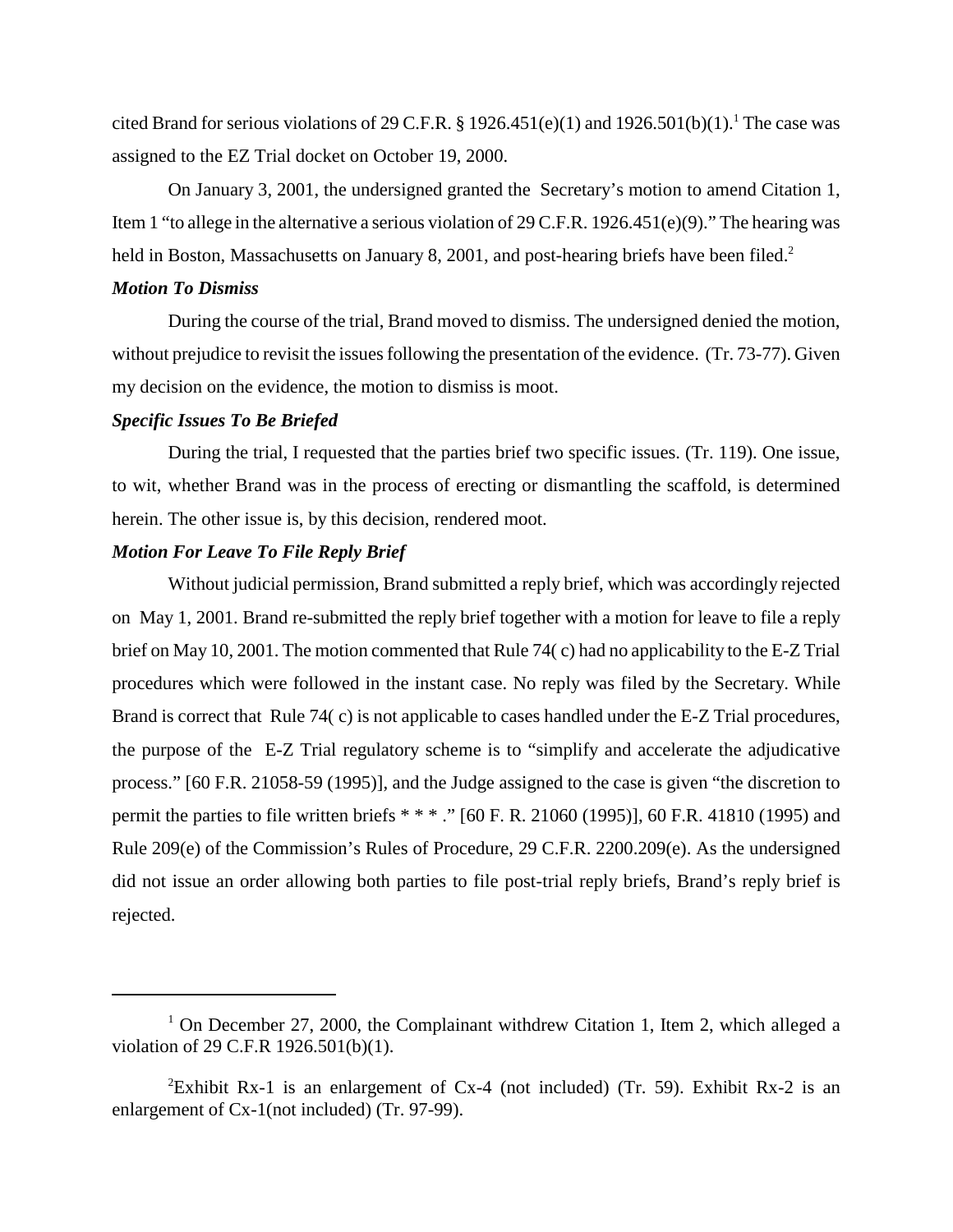# *The Relevant Testimony*

# **CHARLES WILLIAMS**

Compliance Officer Charles Williams testified that he has been a compliance officer for four years, has conducted over one hundred inspections, and, prior to his employment with OSHA, worked for 33 years as an ironworker in the construction trade. He testified that his OSHA training included "scaffolding issues," which involved a ten hour course, and approximately forty hours of training "with respect to issues relating exclusively to scaffold erection and dismantling." He also testified that he acquired on-the-job training through scaffold inspections and "responding to technical questions regarding the scaffold standard." Finally, he testified that his prior work as an ironworker exposed him to scaffolding issues. (Tr. 9-10, 15-19).

According to his testimony, as soon as CO Williams arrived at the work site, he observed an employee climbing the scaffold on the "Washington" side. By the time CO Williams had reached the building, however, the employee had disappeared. (Tr. 11). Co Williams testified that, following the opening conference, he observed employees climbing a scaffold frame in some "kind of an alleyway." He estimated the scaffold the employees were descending to be "ten to twelve feet" high. (Tr. 12-13, 15). He instructed his assistant CO - Jim Holiday - to take photographs of these individuals and to obtain their names. (Tr. 12, 15)

CO Williams observed two types of scaffolds - a coupler and one welded to the frame. (Tr. 12). He described the configuration of the scaffold around the building as follows:

> There seemed to be tube coupler scaffold at the base of the building. That would have provided a walkway because this was being built over sidewalk and it was also being built over this alleyway entrance. So, I observed the tube with the coupler at the base and the tube with coupler adapted into a tubular frame. That would have probably had its had its finished product at about five floors because it was a low area at that particular point. (Tr. 13).

# **JAMES E. HOLIDAY, III**

CO Holiday, an OSHA Compliance Officer since October, 1999, testified that, as he was exiting the opening conference, he observed two or three workers climbing a scaffold located to the right of the alley way. He did not observe these workers using "any ladders or any climbing devices affixed to the scaffold or anywhere around the scaffold." (Tr. 33-35, 37). CO Holiday observed that each horizontal brace of the scaffold was two to three feet apart, "probably closer to three feet." (Tr.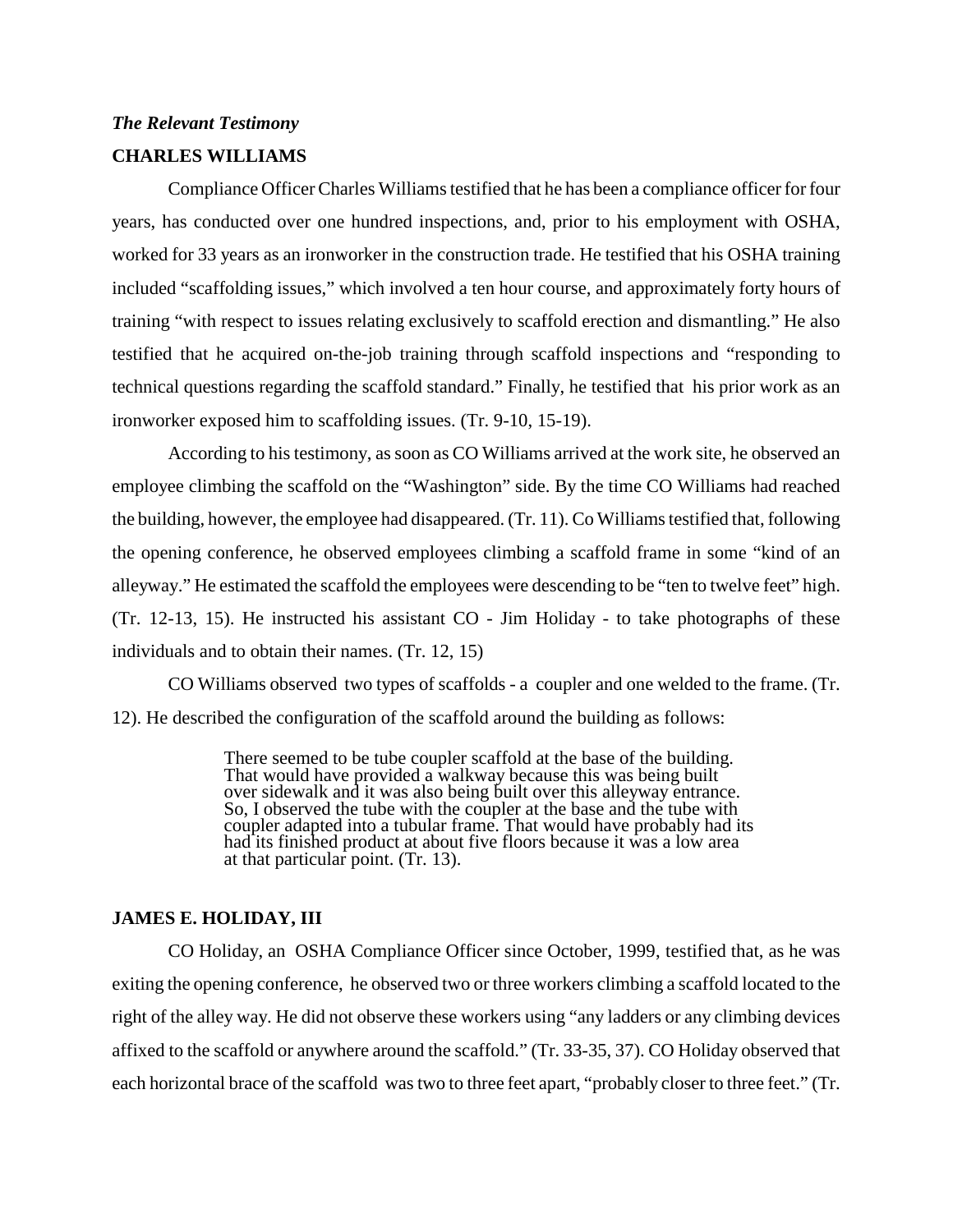38). He pointed the workers out to CO Williams, who directed him to take photographs, and obtain the identities of the exposed workers. (Tr. 33-35). He ascertained the identity the workers as Brand employees and obtained their first names, (Don, Rex and Richard, the foreman). (Tr. 37, 41).

CO Holiday offered his opinion that "a ladder could have been put in the area of the opening itself, coming out of the alleyway, up to the top of that scaffolding." Also, a ladder could have been placed on the inside of the overhang area up to the scaffolding." (Tr. 39-40, Ex. CX-1). He also suggested that an extension ladder could have been used. (Tr. 40, Ex. CX-2). Alternatively, he suggested that a stairway could have been constructed to vary and zig zag up the scaffolding. (Tr. 40).

CO Holiday admitted that he did not speak to any Brand employee "concerning the nature of the work being done at that location," and that he thought the employees "were erecting that scaffold section." (Tr.50-51).

In discussing the language of section 1926.451(e) he testified that section (e)(1) would not apply to the work being performed by Brand on March 6, 2000 and that he did not discuss with any Brand employee "any hazard that may accompany use of a ladder on that particular scaffold erection of March 6, 2000." (Tr. 53-55). Finally, he did not take any measurements concerning the space within the framework of the scaffold (Tr. 57).

On the issues of feasibility and greater hazards, CO Holiday testified that it was a mistake not to cite Brand under e (9) instead of e (1). (Tr. 56). It was also his opinion that an Interpretive Memorandum produced by the Secretary provides "a non-mandatory set of guidelines" that the "competent person" would take into account when evaluating access in fall protection options to erectors and dismantles supported scaffolds," although he does not believe there is in existence any such set of guidelines (Tr. 67). The letter refers to an "Appendix B", but it is CO Holiday's understanding that until Appendix B is issued "all such enforcement actions must be reviewed by the Directorate of Construction before the citations are issued," and that he did not know if the citation was ever reviewed by the Directorate of Construction (Tr. 68).

#### **JAMES FITZPATRICK**

James Fitzpatrick, Brand's Construction Manager, testified that he has been involved in the scaffold industry since 1983, and has worked for Brand since 1997. (Tr. 78-80). His job responsibilities include supervising Brand employees in the erection and dismantling of scaffolds,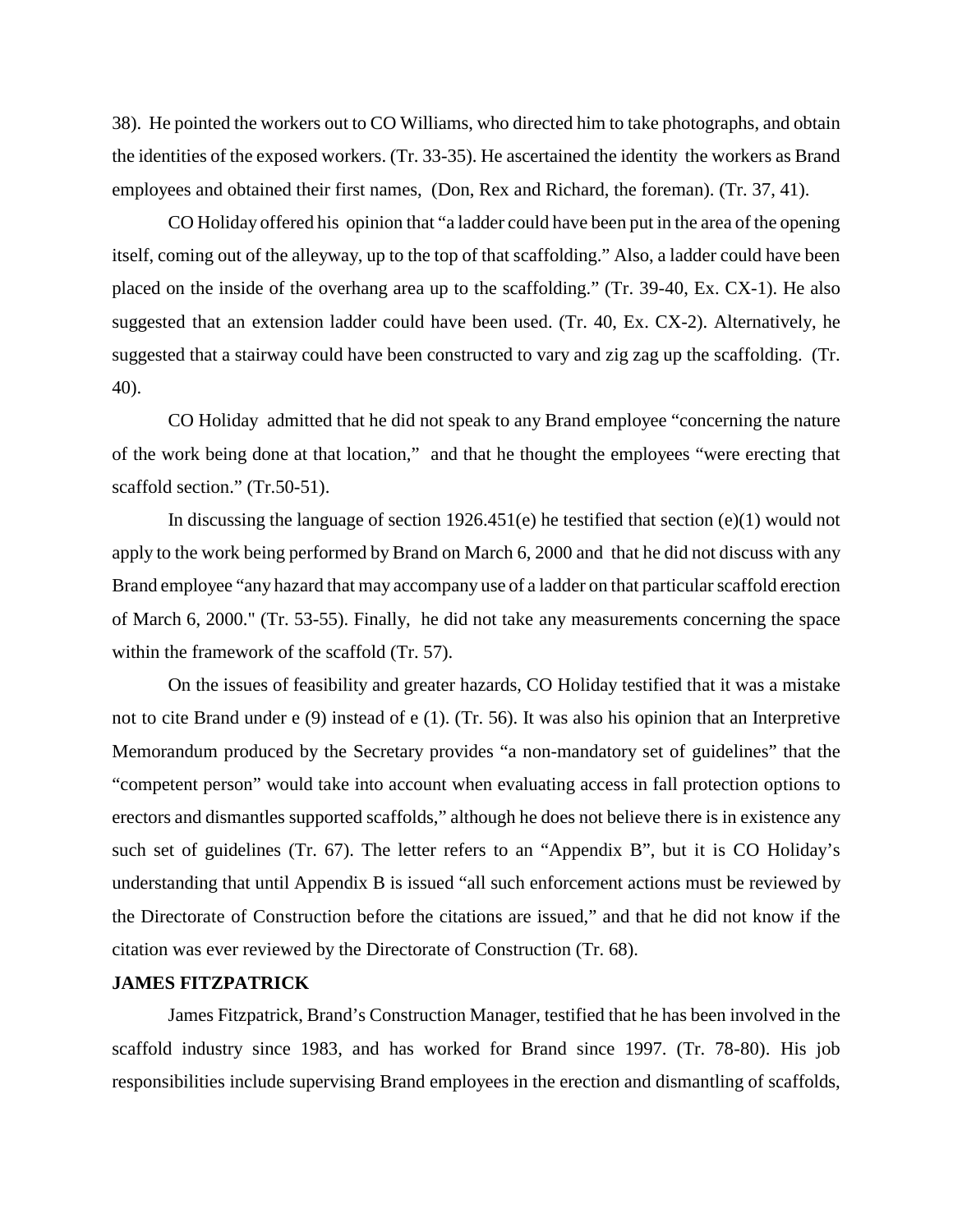auditing job sites to prevent hazards from developing, and disseminating safety information to employees, either verbally or through written materials distributed with pay checks. (Tr. 80-82).

He testified that Brand has a safety program which requires that each foreman prepare a job safety analysis before the start of every day, covering "any specific task or duty that may change during the day." Brand also maintains a job audit program which identifies "hazards to our crews in the field." Fitzpatrick was present at the Boylston Street work site on March 6, 2000 (Tr. 80-82).

The foreman at that work site on that day was Richard Adams, an employee with over 15 years of scaffold experience, who had completed Brand's safety programs and who, in Fitzpatrick's opinion, is a "competent foreman in the scaffold industry." (Tr. 83).

With respect to the location of the ladders, he testified as follows.

A: Due to the safety we had to keep all of our equipment and everything behind this fence with the debris netting on it. So, we had two ladders coming from inside the building behind that fence down at each end of the building at an angle and tied off to the scaffold platform that we already erected. (Tr. 93, Ex. RX-2)

With respect to the feasibility of the Secretary's suggested placement of a ladder, he testified as follows.

> The number one assessment ... in our judgment was the safety of leaving a ladder accessible to the public while we were erecting out there. Number two, the option of installing attachable ladders is standard scaffold. A detachable ladder, which is roughly sixteen inches wide, and it has an eight-inch deep horseshoe bracket that it is clamped off to on a horizontal or the vertical member. If you put that inside the tower to keep it from tipping over you would not be able to climb up the ladder because there is not enough room in the one foot ten bay. Take of the eight inches, about a foot, if you were lucky to squeeze a body between the ladder and the rungs that are guard railing it off.

Q: Let me stop you right there and let up break this down. You said you are concerned about pedestrian traffic. Is that right?

A: Yes.

Q: Was that concern heightened at all by the placement of the clinic at that corner?

A: Absolutely.

Q: The placement of the ladder inside the tower, that is the box that we just described. Is that right?

A: Yes.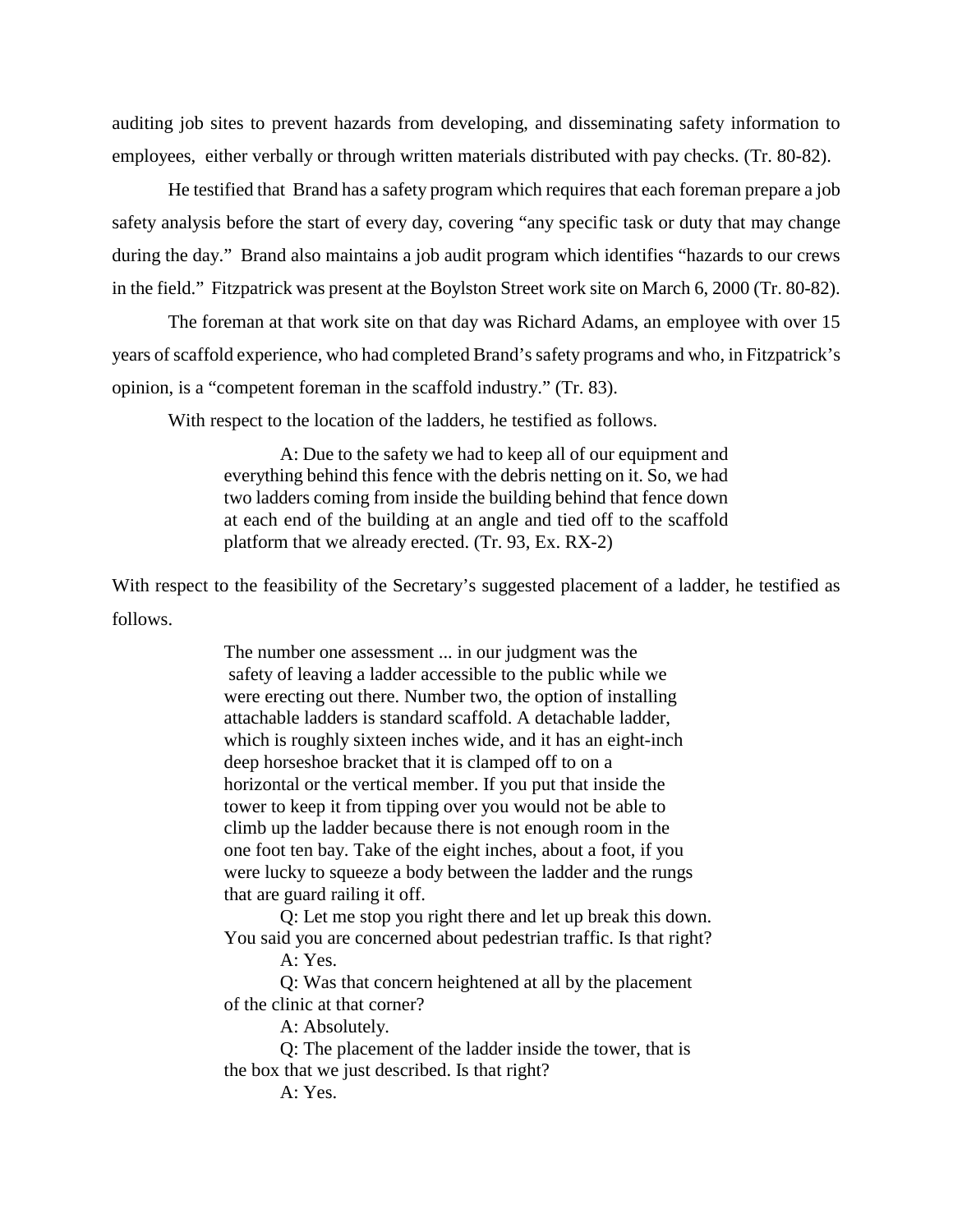Q: Where we find this gentleman descending the scaffold. Is that right?

A: Yes.

Q: Your reason for not putting a sixteen inch ladder in an eight inch bracket inside that box is what?

A: It would not allow him to safely climb up the ladder. He would be hitting himself and have obstructions in order to perform the task of securing the tresses in the ladder beam across the gap.

Q: Why not put a ladder on the outside of that tower?

A: Because at that point until the tresses are all connected at that point it is a free standing tower with only a two foot wide base. If you put a ladder on that and try to climb up it is about eight feet high or ten feet high at the top you are standing about six to eight feet. If you connect the ladder on the outside of a two-foot wide tower and you try to climb up that you will pull it over. It will be a tipping and you will pull it over on top of yourself. Until you get those tresses connected at the top. (Tr. 95-96)

He also testified that there was no ladder leading to the tower located on the far side of the alley, but that the far side of the alley was intended only to be a support tower for the beams and was never intended to be a work surface. In fact, once the link there was completed, they accessed all the work from the other side of the scaffold in order to avoid "the congestion all of the people hanging around that corner" (Tr. 98). Fitzpatrick also testified that it was safe for an experienced and trained scaffold erector and dismantler to climb down the horizontal cross members of the scaffold. (Tr. 99, 105, Ex. CX-4).

#### **WALTER L. DAVIS**

Walter L. Davis, presently Brand's southwest region safety manager, was Brand's northern region manager of safety and regulatory compliance at the time of the investigation. (Tr. 109-110). As northern region manager, his responsibilities involved ensuring that all of the crew members had undergone training, including scaffold training, orientation, supervisor safety, First Aid, CPR, and OSHA outreach training. Davis' duties also included overseeing Brand's safety process, site audits and ensuring the correction of any violations, in addition to the training. He also oversaw the safety organization for Brand's eight locations, and made sure that they had someone on staff responsible for the safety effort for each division. He also dealt with all litigation matters and workers compensation claims. (Tr. 110-111).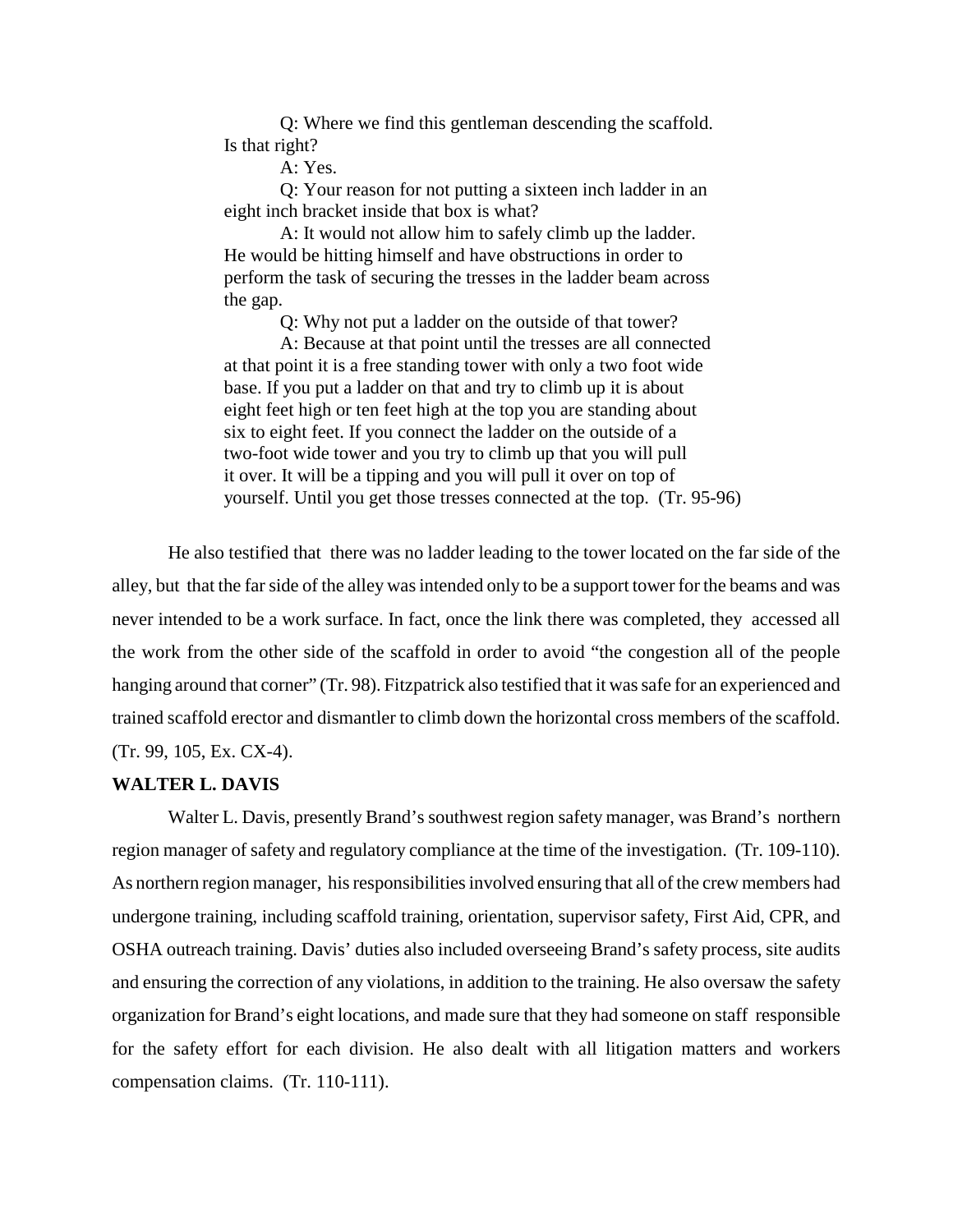Davis explained the manner in which he trained personnel in safety, as follows.

All the supervisors went through our Supervisor Safety Training, to include how to perform a Job Safety Plan, to perform a Job Safety Audit, Incident Reporting. That was basically it. But also the Job Safety Plan, which is pretty much the key of our safety process.

The field supervisor, who knows how to perform and look for hazards, does perform a Job Safety Plan before each shift. He has his individual crew members sign the form and goes over it with them to make sure that they understand which hazards they probably will encounter. We use this because we are a union contractor. We get people down at the union hall on a daily basis. We use this as our training tool, for that specific job that specific day, for those specific hazards. (Tr. 112).

He further testified that Adams and Fitzpatrick both successfully completed the Brand orientation

program and the Brand supervisor safety training program. (Tr. 113)

# *Discussion and Conclusion*

In order to establish a violation of a specific standard, the Secretary must show: (a) the standard is applicable to the cited condition; (b) the employer's noncompliance with the terms of the standard; ( c) the employees had access to the violative condition; and (d) the employer had actual or constructive knowledge of the conditions (*i.e*., the employer either knew or could have known of the conditions with the exercise of reasonable diligence. *Armstrong Steel Erectors, Inc*., 19 BNA OSHC 1630, 1632, (No. 97-0250, 1999); *Halmar Corp*., 18 BNA OSHC 1014, 1016 (No. 94-2043, 1997); *Beaver Plant Operations, Inc*., 18 BNA OSHC 1972, 1974 (No. 97-0152, 1999); *Atlantic Battery Co*., 16 BNA OSHC 2131, 2138 (No. 90-1747, 1994).

Citation 1, item 1 alleges a serious violation of 29 C.F.R.  $1926.451(e)(1)$  and proposes a penalty of \$2,000.00 The cited standard provides as follows:

> (e) *Access*. This paragraph applies to scaffold access for all employees. *Access requirements for employees erecting or dismantling supported scaffolds are specifically addressed in*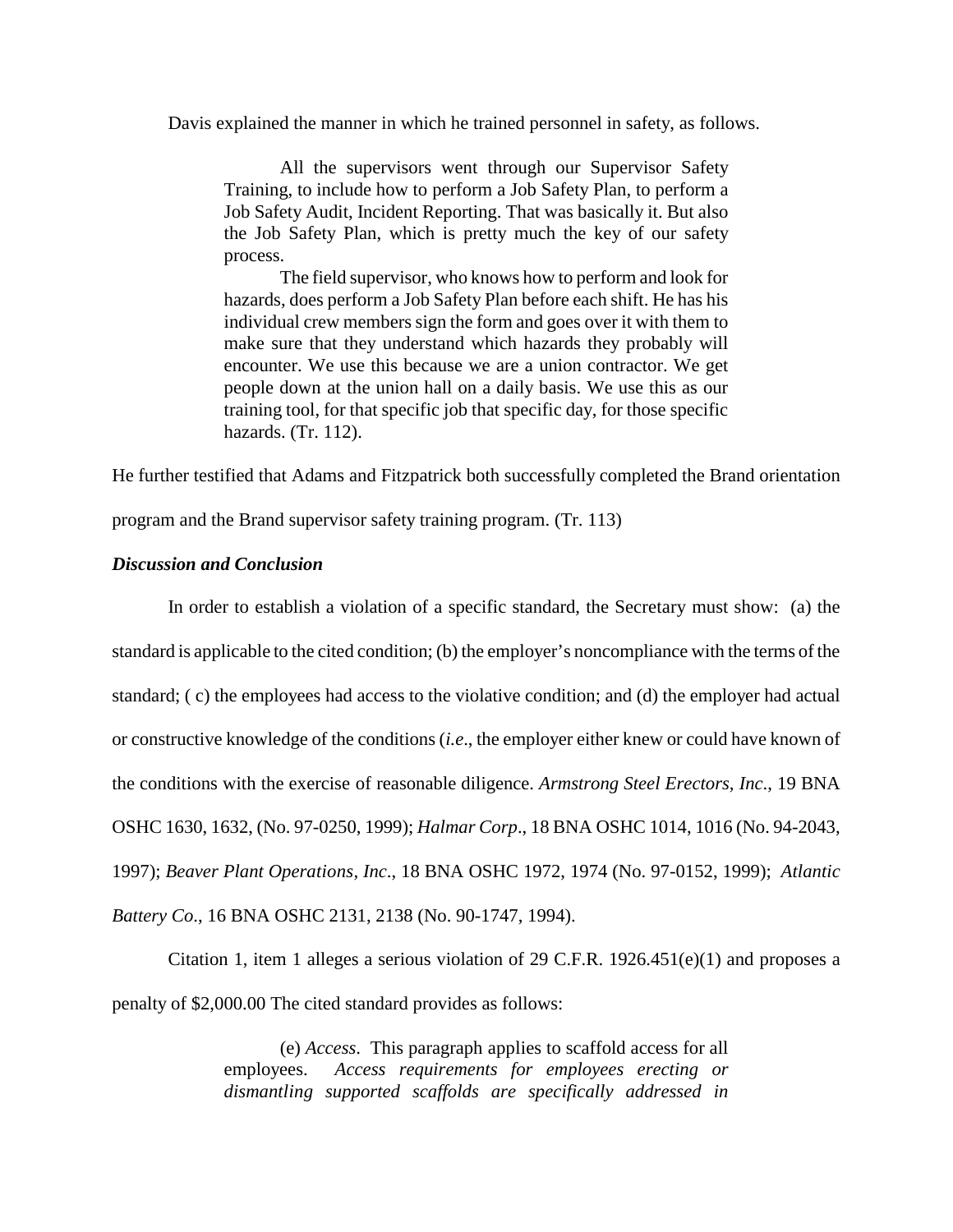### *paragraph (e)(9) of this section.*

(1) When scaffold platforms are more than 2 feet (0.6 m) above or below a point of access, portable ladders, hook-on ladders, attachable ladders, stair towers (scaffold stairways/towers), stairwaytype ladders (such as ladder stands), ramps, walkways, integral prefabricated scaffold access, or direct access from another scaffold, structure, personnel hoist, or similar surface shall be used. Cross braces shall not be used as a means of access.

In the alternative, the Complainant alleges a violation of 29 C.F.R. 1926.451(e)(9). This

standard provides as follows:

(9) Effective September 2, 1997, access for employees erecting or dismantling supported scaffold shall be in accordance with the following:

( I) The employer shall provide safe means of access for each employee erecting or dismantling a scaffold where the provision of safe access is feasible and does not create a greater hazard. The employer shall have a competent person determine whether it is feasible or would pose a greater hazard to provide, and have employees use a safe means of access. This determination shall be based on site conditions and the type of scaffold being erected or dismantled.

The citation alleges a violation of the standards in that:

Employees were exposed to injury while climbing [South tower] sections of scaffolding without the use of ladders.

Turning to the first alleged standard violation, Citation 1, Item 1, 29 C.F.R. 1926.451(e)(1),

it is clear that this regulation does not apply to "[a]ccess requirements for employees erecting or dismantling supported scaffolds \*\*\*." See 61 Fed.Reg. 46026, 46028 (1996). CO Holiday admitted that he believed that the workers were erecting a scaffold, although he did not speak with any Brand employee, "concerning the nature of the work being done at that location" (Tr. 50-51). Moreover, on cross-examination, CO Holiday admitted that the photographs revealed that the employees "were erecting that scaffold section." (Tr. 51, Ex. R-1).The evidence thus demonstrates that the employees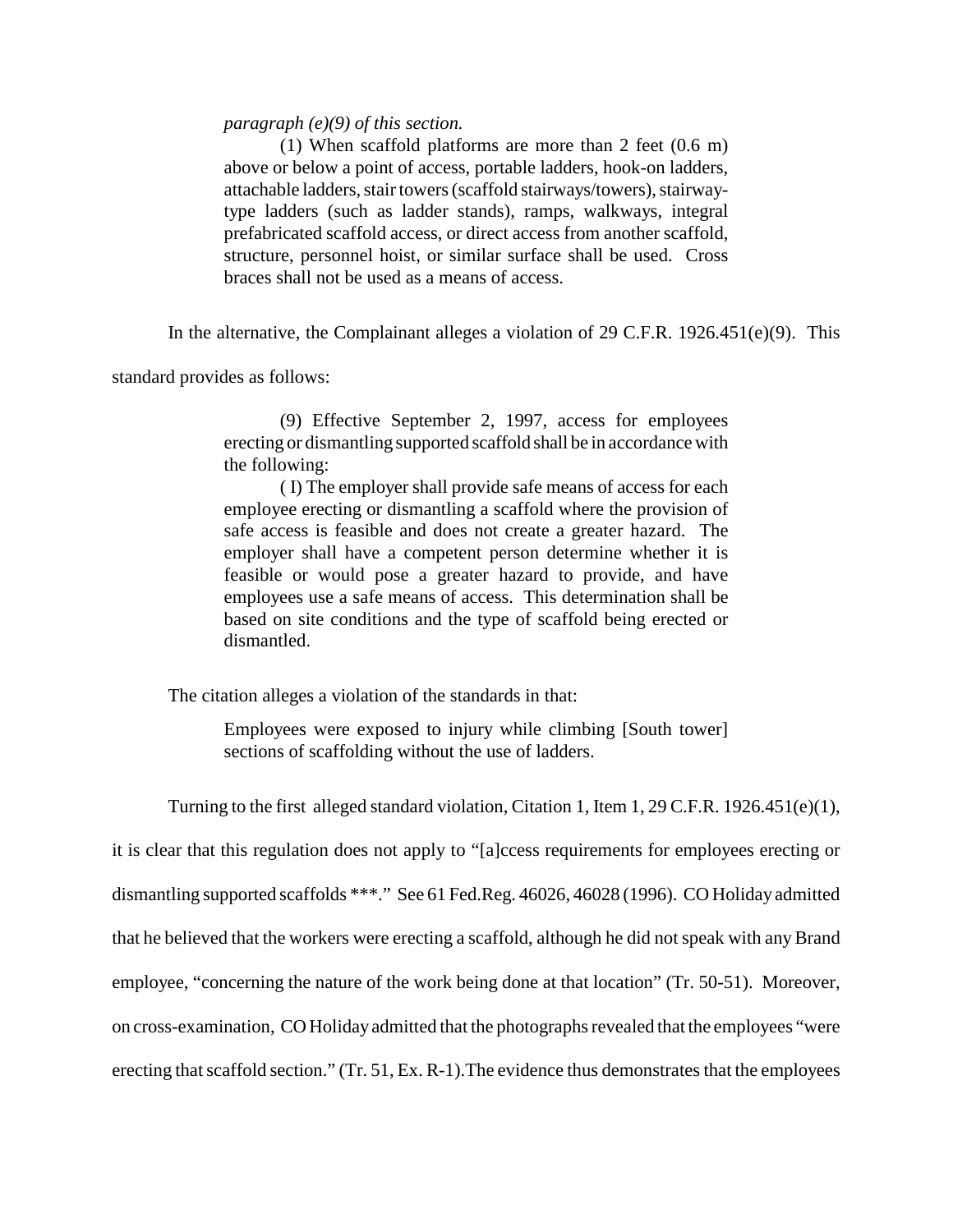were erecting or dismantling the scaffolds. Accordingly, the standard does not apply and this citation item is vacated.

The alleged alternative standard violation, 29 C.F.R. 1926.451(e)(9), however, does apply, as Brand employees were erecting or dismantling the scaffold. The Secretary has also shown that Brand employees were exposed to a hazard. With respect to the Secretary's burden to establish a violation, CO Holiday testified that the placement of a ladder in the opening, inside the overhang area, or through the use of a stairway constructed to zig zag up the building, would provide possible safe means of access, and that no such access was provided to the employees. (Tr. 39-40, Ex. C.-1, Edh. C.-2). The Secretary has thus made a showing that the standard was violated. Finally, by virtue of the fact that a failure to have appropriate means of access is not a transitory defect and should have been discovered had Brand conducted regular inspections, the Secretary has established knowledge of the purported violation.

This showing, however, was sufficiently rebutted by Brand's evidence that it would pose a greater hazard to provide and have employees use as safe means of access ladders described by CO Holiday. The law is clear that the party seeking the benefit of an exception to a legal requirement has the burden of proof to show that it qualifies for that exception. *Armstrong Steel Erectors, Inc.,* 17 BNA OSHC 1385, 1389 (No. 92-262, 1995*); Peavy Grain Co.,* 15 BNA OSHC 1354, 1359 (No. 89- 3046, 1991)*; ConAgra Flour Milling Co.*, 15 BNA OSHC 1817, 1823 (No. 88-2572, 1992).

First, the evidence demonstrates that the determination that it would create a grater hazard to provide the suggested means of access was made by a competent person, to wit, Mr. Fitzpatrick. The term, "competent person" is defined as "one who is capable of identifying existing and predictable hazards in the surroundings, or working conditions which are unsanitary, hazardous, or dangerous to employees, and who has authorization to take prompt corrective measures to eliminate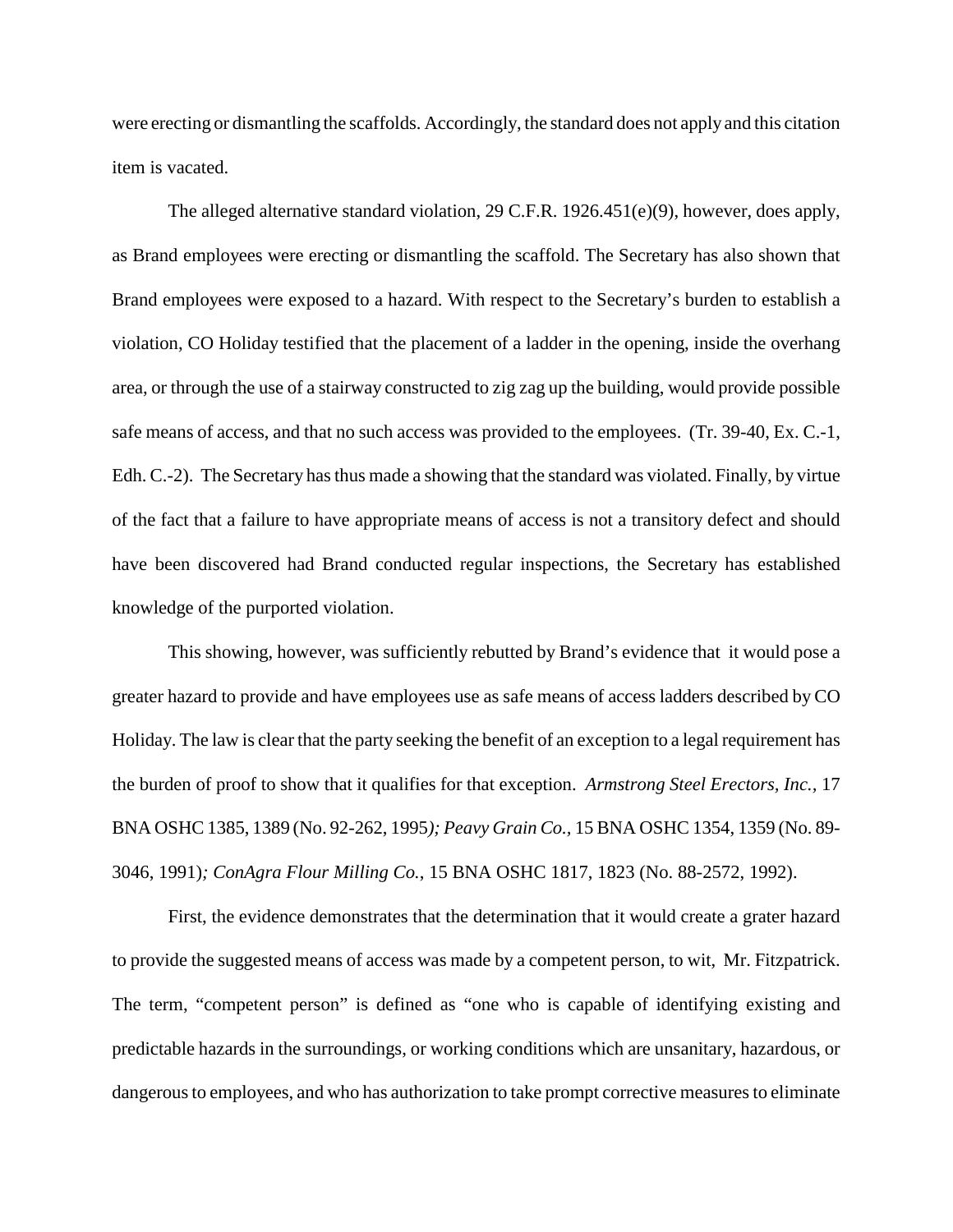them." 29 C.F.R. § 1926.32(f). Mr. Fitzpatrick has worked in the scaffold industry approximately twenty years. As Brand's Construction Manager he has "authorization to take prompt corrective measures\*\*\*." At Brand, he supervises the erection and dismantling of scaffolds. He also audits work sites to prevent hazards from developing and disseminates safety information to employees. He testified that he was present at the Boylston Street work site on March 6, 2000 and did not observe "existing or predictable hazards" or "working conditions which were unsanitary, hazardous or dangerous to employees."(Tr. 78-82). Based upon his testimony regarding his work experience and authority "to take prompt corrective measures," it is the opinion of the undersigned that Mr. Fitzpatrick is a "competent person" within the meaning of the regulation.

Second, the record establishes that Mr. Fitzpatrick, inspected the work site on the day of the OSHA inspection and determined that use of ladders would pose a greater hazard, in that the placement of the proposed ladders would create a hazard to pedestrian traffic, and could cause the scaffold to tip if used prior to the installation of the tresses, and that the placement of a ladder on the interior of the scaffold would not allow for a safe amount of room for the workers. (Tr. 95-98). It is the opinion of the undersigned that Brand has thus carried its burden of proving that it qualified for the exception set out in 29 C.F.R. 1926.451(e)(9). The proposed violation is vacated.